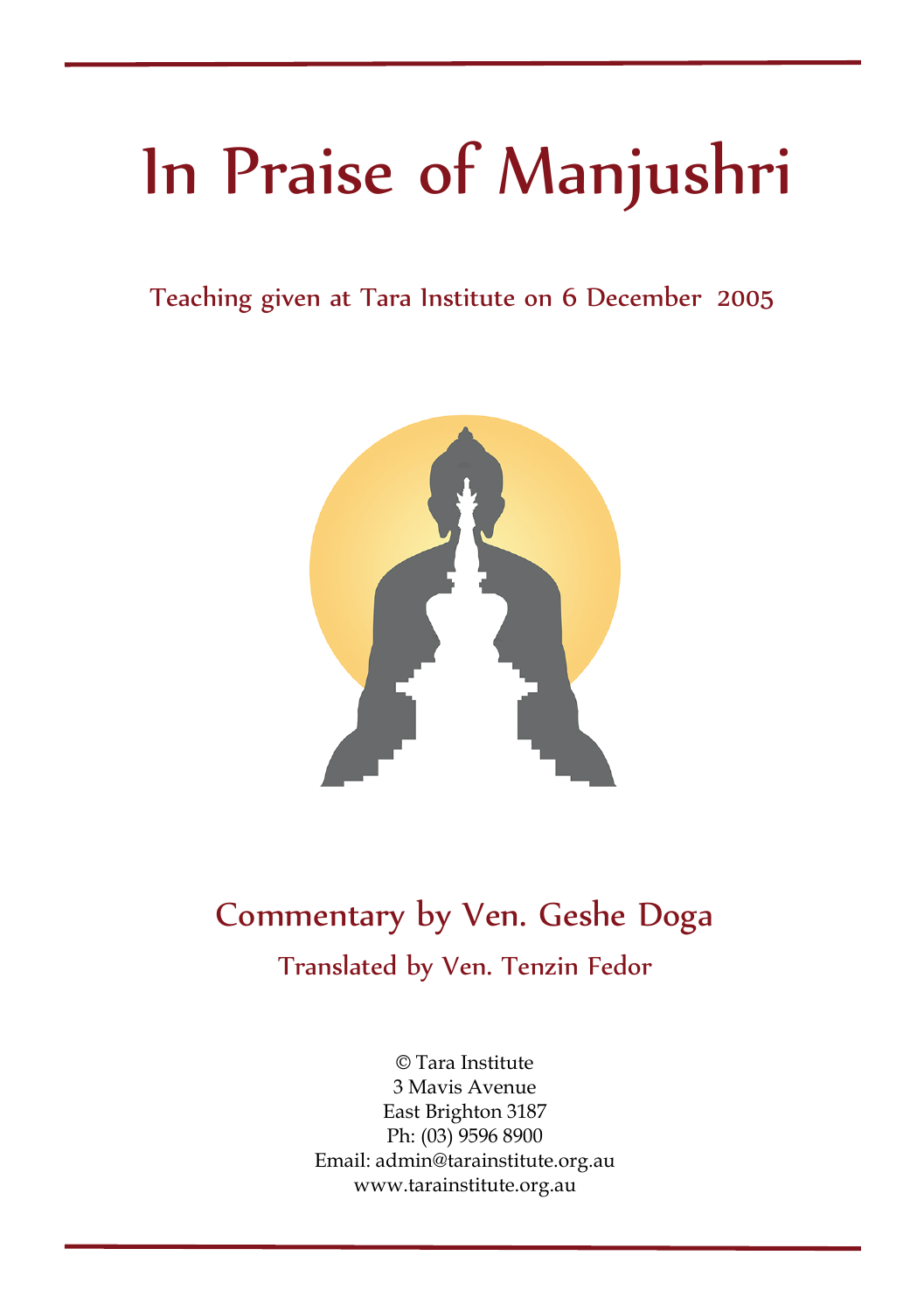By this merit may His Holiness the Dalai Lama and Geshe Doga have long and healthy lives and continuously turn the wheel of sutra and tantra.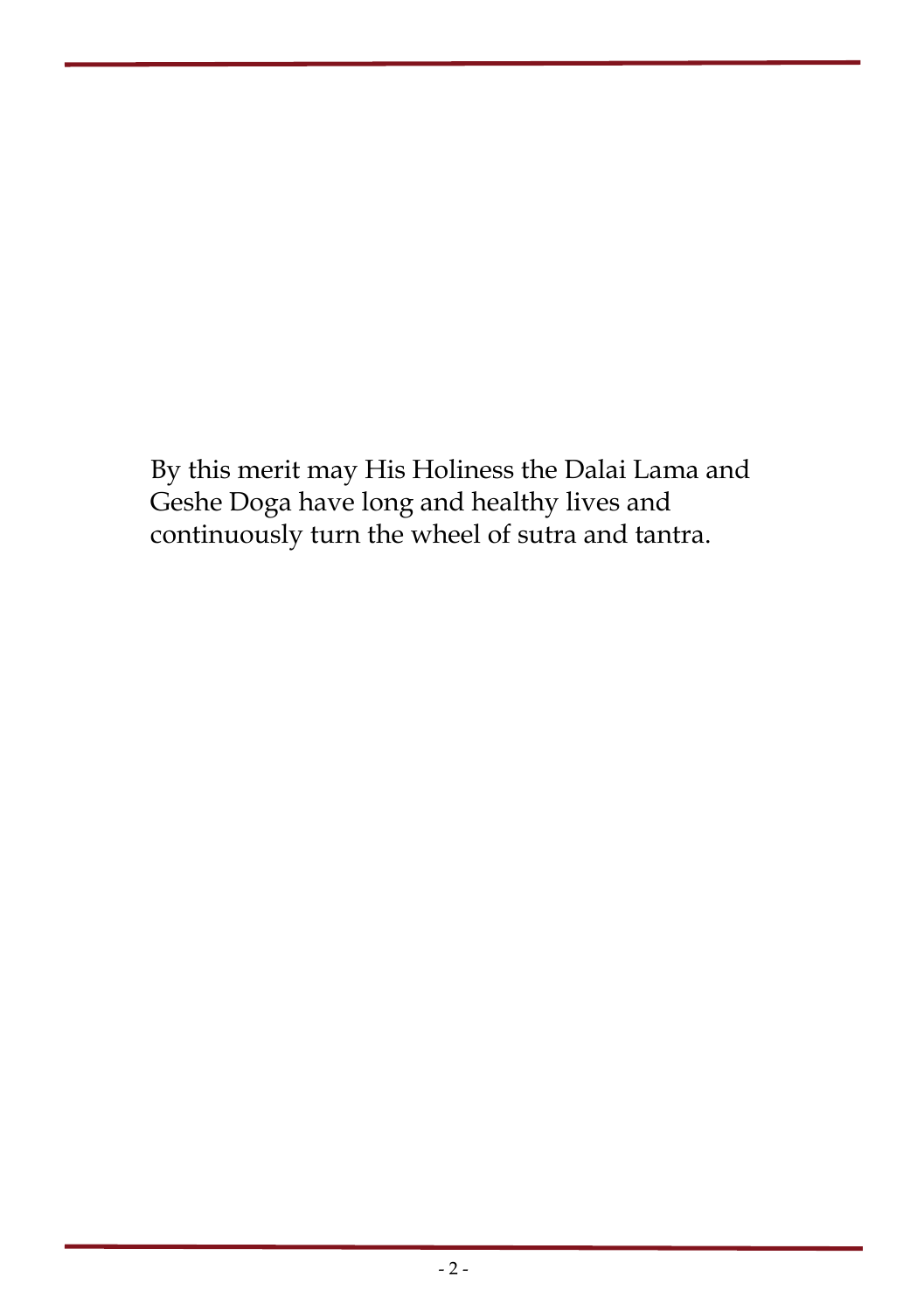**He, whose discriminating awareness, by shining brilliantly like the sun free from the clouds of the two obscurations, sees all objects of multiplicity like they are, holds therefore a wholesome text.** 

**He loves, like an only child, those who exist in the prison of existence dazed by the darkness of ignorance, all the groups of migrators who are afflicted by suffering.** 

**His melodious speech, endowed with sixty features, reverberates dragon-like, awakening from the stupor of the afflictions, liberating from the iron chains of karma.** 

**He holds the sword that cuts any sprout of suffering and clears the darkness of ignorance. The body of a foremost child of the Conqueror, pure from the beginning and naturally complete with the qualities of having perfected the ten grounds, beautified with one hundred and twelve ornaments,** 

**I prostrate to Manjushri who clears away the darkness of my mind.**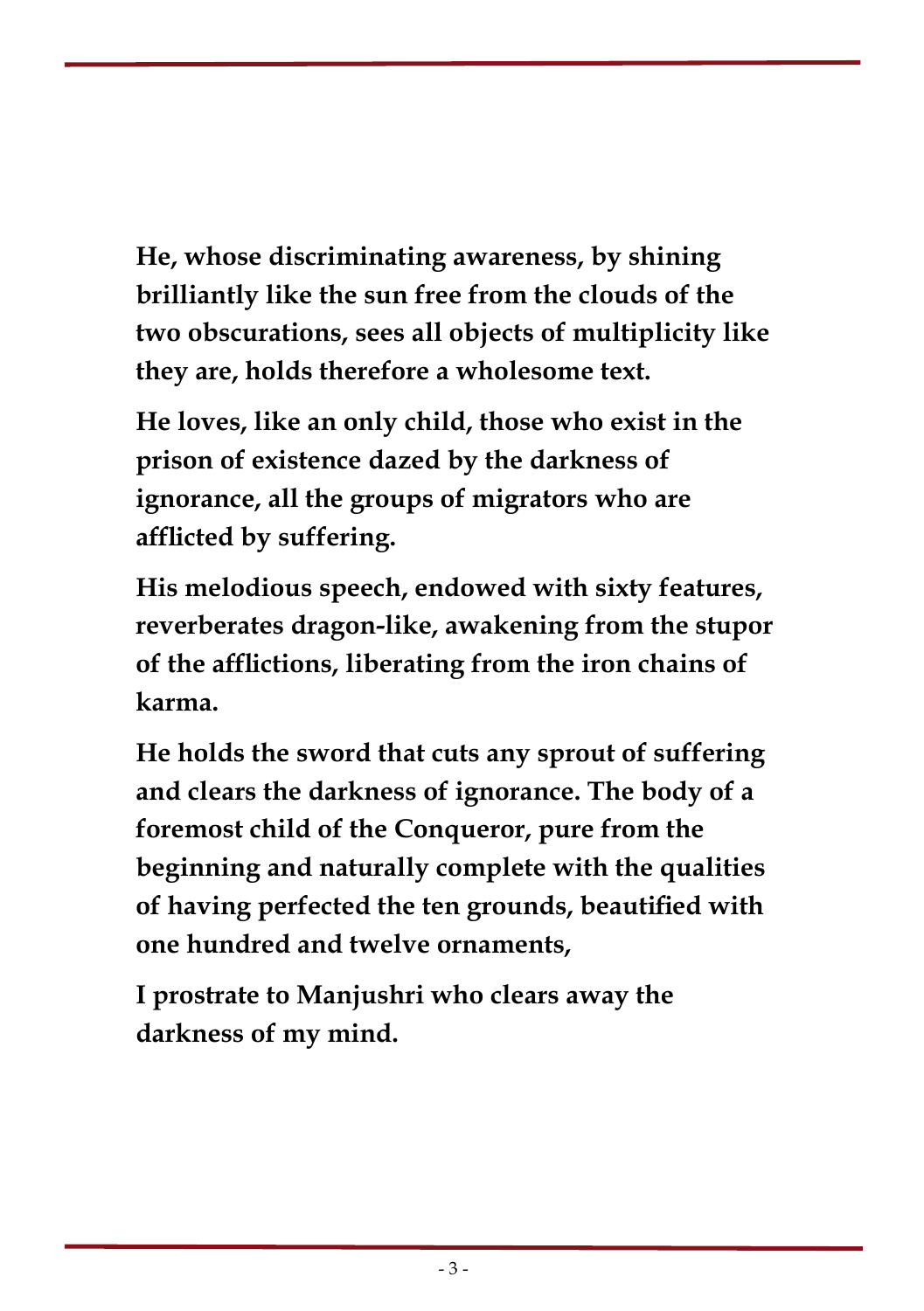This is a word commentary by Trijang Rinpoche on the Manjushri prayer. Trijang Rinpoche is said to be an actual emanation of Manjushri as well as the incarnation of Chandrakirti. By receiving the commentary you also receive their blessings.

The prayer came about because at one point many pandits decided that there was a need for a Manjushri prayer, so each of them composed one. Then the salient points of each were combined into this prayer.

The prayer consists of a threefold praise to the mind, speech and body of Manjushri. The qualities of Manjushri's mind are praised first, although it is usually the other way around, with praise being offered to the body first, and then to the speech and mind of the respective buddha. But here, because Manjushri is the embodiment of the wisdom of the buddhas, his mind is praised first.

Usually when one performs the outer offerings in other sadhanas, the offering of perfume comes after the light offering. There are other more elaborate praises to Manjushri that follow the usual sequence of praising body, speech and mind.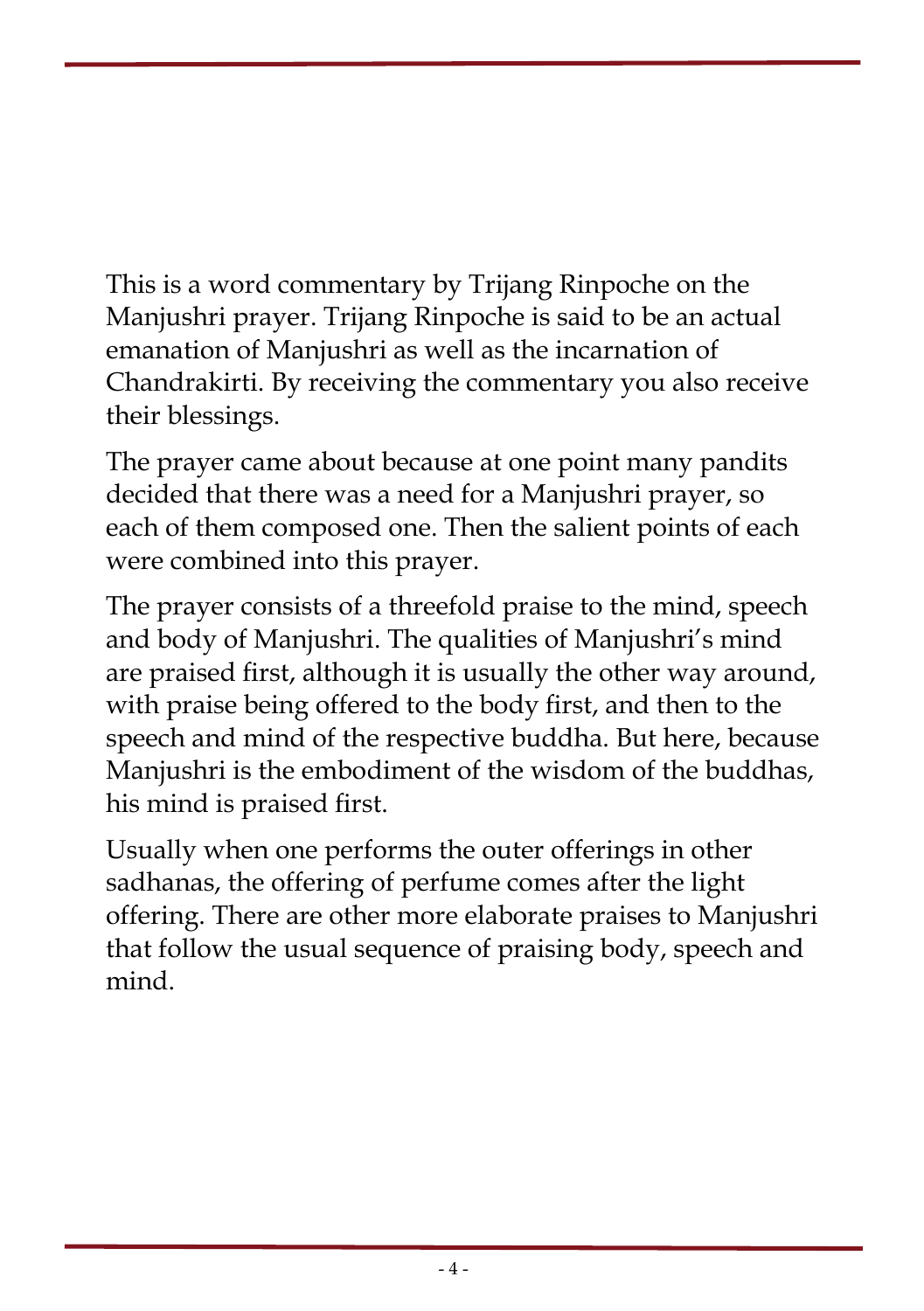### Praise to Manjushri's Enlightened Mind

This has two parts: praise to his wisdom and praise to his love and compassion.

#### Praise to his wisdom

*He, whose discriminating awareness, by shining brilliantly like the sun free from the clouds of the two obscurations, sees all objects of multiplicity like they are, holds therefore a wholesome text.* 

*Whose* refers to Manjushri and *discriminating awareness* refers to his exalted wisdom knowledge. *The two obscurations* are the obscurations to liberation and the obscurations to omniscience. With his exalted wisdom knowledge Manjushri has abandoned the six root afflictions and the twenty related afflictions together with their seeds and imprints, i.e. the two obscurations.

The obscurations to liberation are the six root afflictions and their seeds, and the twenty related afflictions together with their seeds.

The six root afflictions are anger, attachment, ignorance, afflicted doubt, pride and wrong view, which act as the root for the twenty related afflictions.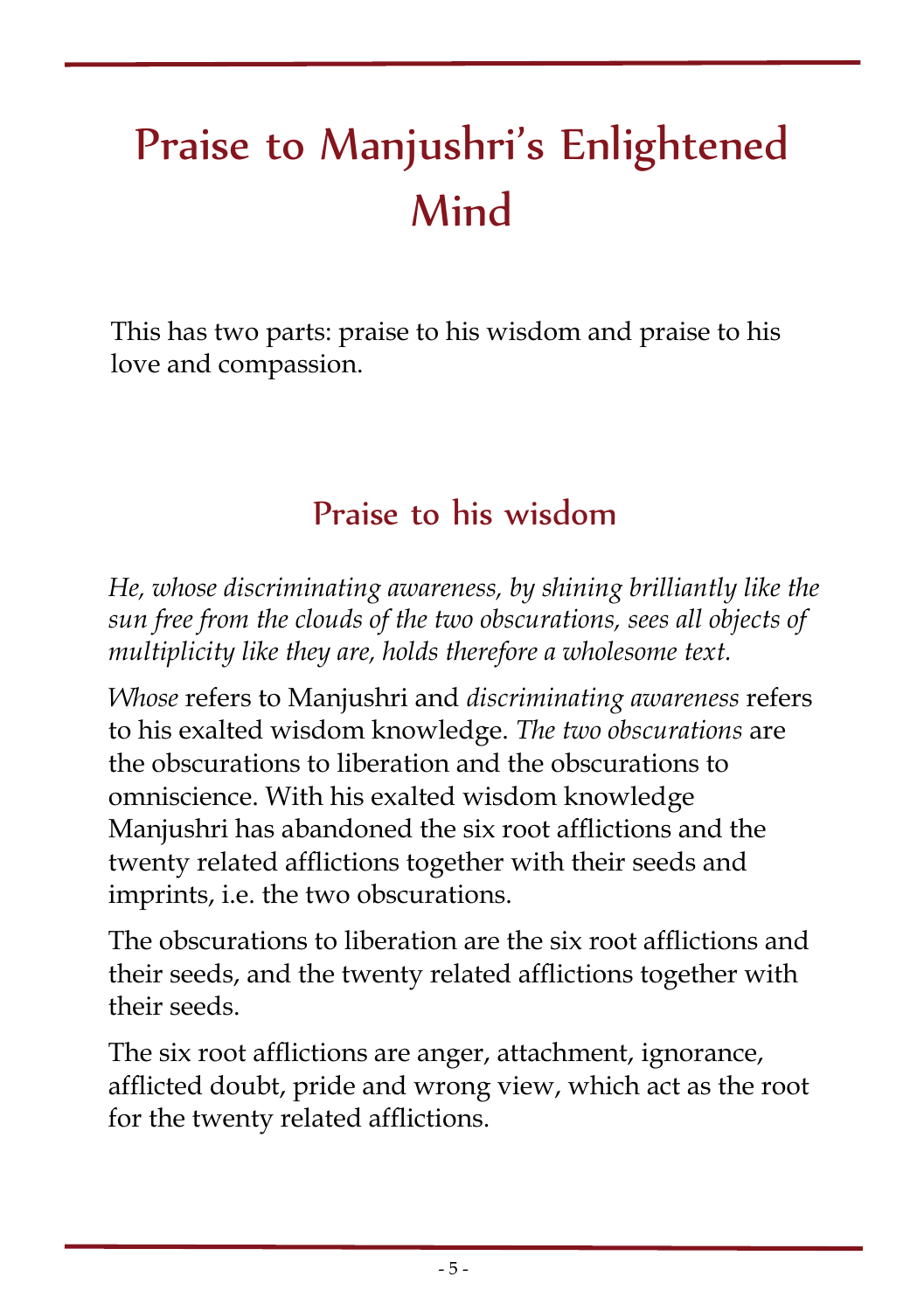The twenty related afflictions are: wrath, resentment, concealment, spite, jealousy, greed, pretension, dishonesty, conceit, cruelty, shamelessness, inconsideration, unclearness (or dullness), excitement, faithlessness, laziness, recklessness, forgetfulness, non-introspection and distraction.

The root afflictions and the related afflictions are all contained within the fifty-one mental factors. From one point of view the six root afflictions are the root of all unwanted suffering and problems, and from another perspective they are root afflictions because they are the root of the twenty related afflictions.

Anger is the root of the proximate afflictions of wrath, spite, jealousy and so forth. Wrath, for example, belongs to the family of anger because it arises from the root of anger.

The difference between anger and wrath is twofold. Wrath is a very specific accelerated and stronger form of anger, which focuses on only sentient beings, whilst anger focuses on anything that is perceived as a cause of suffering, which includes both sentient and non-sentient objects. When one is merely angry one cannot bear the cause of suffering and wants to harm or destroy the cause of that suffering, regardless of whether or not it is sentient. However one is not really quite at the stage where one would actually inflict harm on another sentient being. Wrath is the accelerated form of anger that more directly precedes the actual harm that one inflicts on another person—it focuses only on sentient beings.

Similarly, greed is a related affliction that has attachment as its root, so it belongs to the family of the root affliction of attachment. That is also a good thing to know.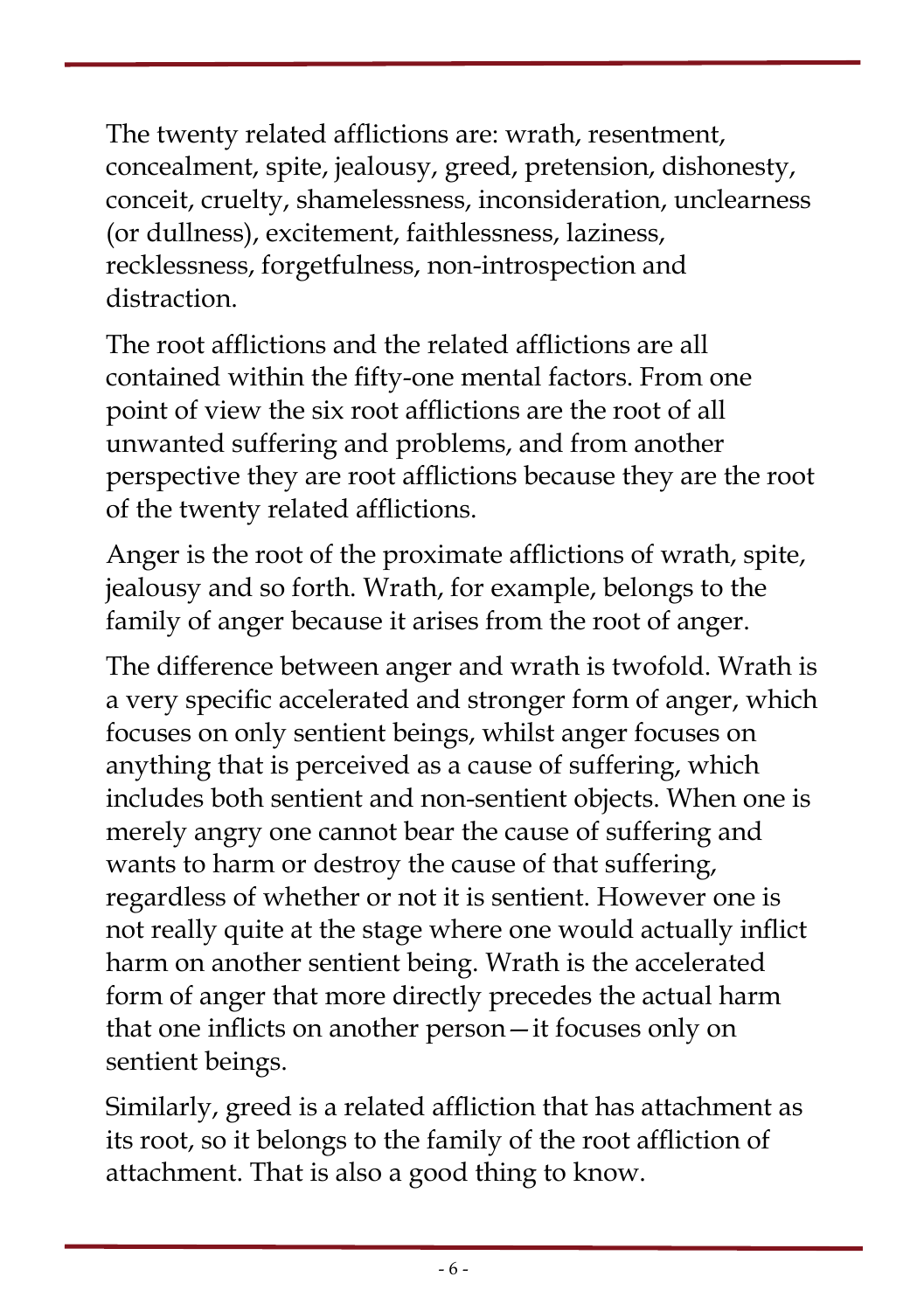All the other secondary afflictions also have one of the root afflictions as their root.

The transcendental wisdom of Manjushri is like the unclouded sun. When the sun is obscured by *clouds* one does not receive the sun's benefit; for the sun to be able to shine clearly it needs to be unobscured by clouds. Similarly the transcendental wisdom of Manjushri is not obscured by the clouds of the *two obscurations* and therefore he can see the truth body clearly.

How does the transcendental wisdom of Manjushri see the truth body clearly? He sees the unobscured truth body in an omniscient way, by simultaneously beholding directly *all objects of multiplicity* and suchness without any obscuration. The objects of multiplicity are all the different categories of nominal objects, from form up to omniscient consciousness. So the transcendental wisdom of Manjushri beholds all objects of multiplicity and suchness directly and clearly, without obscurations.

The reason he holds a scriptural *text* at his heart is because the scriptural text symbolises that his transcendental wisdom perceives all objects of multiplicity and suchness clearly and directly without obscurations. Unlike the particular aspect of Manjushri relating to this prayer, the normal Manjushri does not hold a text at his heart. The aspect of Manjushri relating to this prayer is a red Manjushri that is referred to as the Manjushri Gang-lo-ma.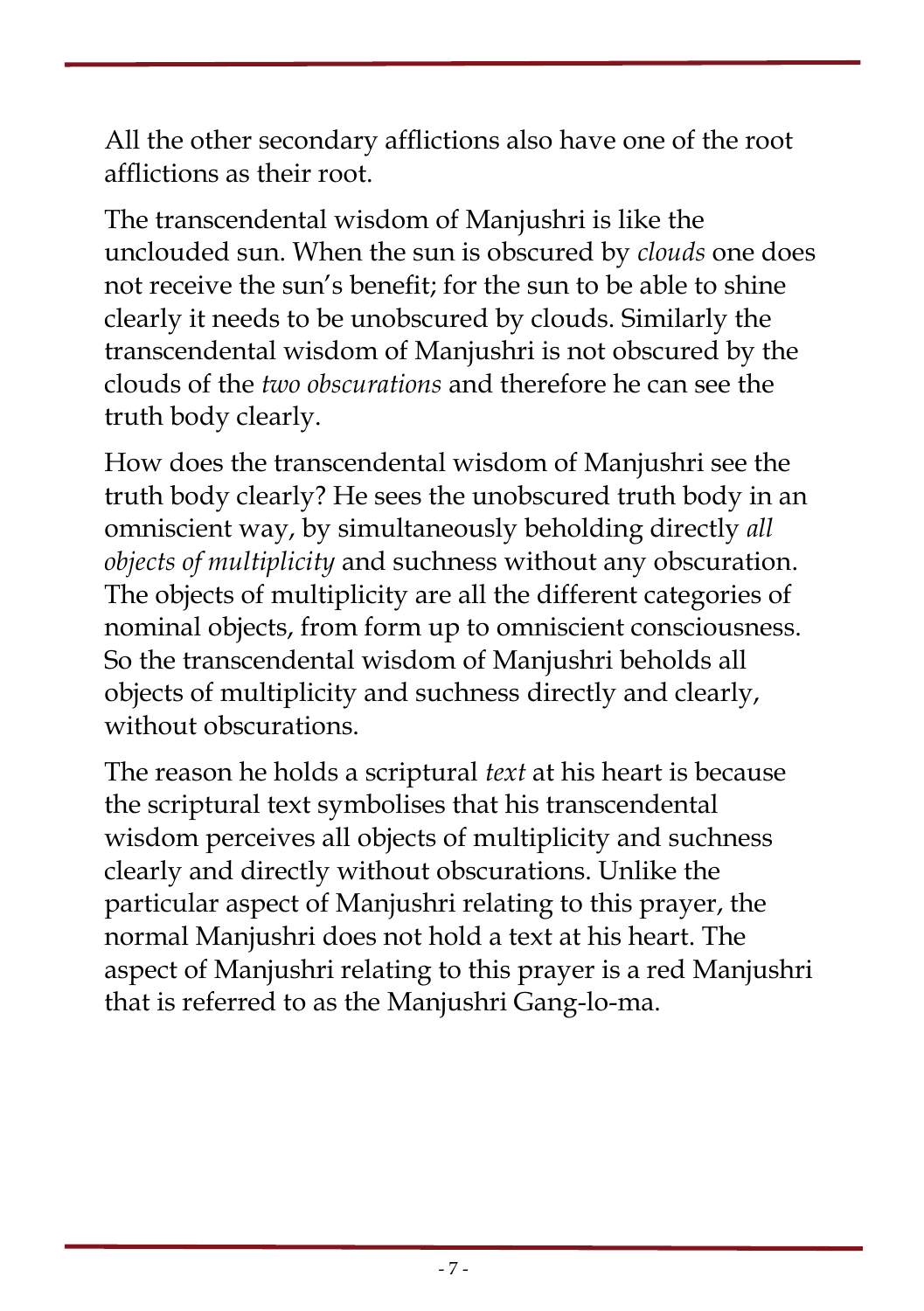#### Praise to his compassion

*He loves, like an only child, those who exist in the prison of existence dazed by the darkness of ignorance, all the groups of migrators who are afflicted by suffering.* 

*Those* refers to all sentient beings who are devoid of true happiness, which is the happiness of liberation. Samsaric happiness is always transitory, finite and unstable.

All sentient beings lack true happiness and are caught *in the prison* of the five realms *of existence, dazed by the darkness of* their *ignorance*. Their actions of body, speech and mind have been afflicted by the ignorance of grasping at 'I' and 'mine' since beginningless time.

They are overwhelmed by the three sufferings: the suffering of suffering, the suffering of change and pervasive compounded suffering. In the lower realms of cyclic existence they experience the sufferings of extreme heat and cold, and even in the higher realms they experience the sufferings of change and pervasive compounded suffering.

Manjushri loves all these *migrators*, who are pained, burdened and squeezed by these sufferings, like a mother loves her *only child*. This shows that the compassion that is generated by Manjushri is the non-discriminatory kind of compassion, because it is an equal compassion for all migrators.

The example of the love for an only child refers to the love of a mother for her only child. If a mother has no other children then she will have a very special type of love in her heart for that child. This very strong love is used as an example of the great compassion and great love, that buddhas and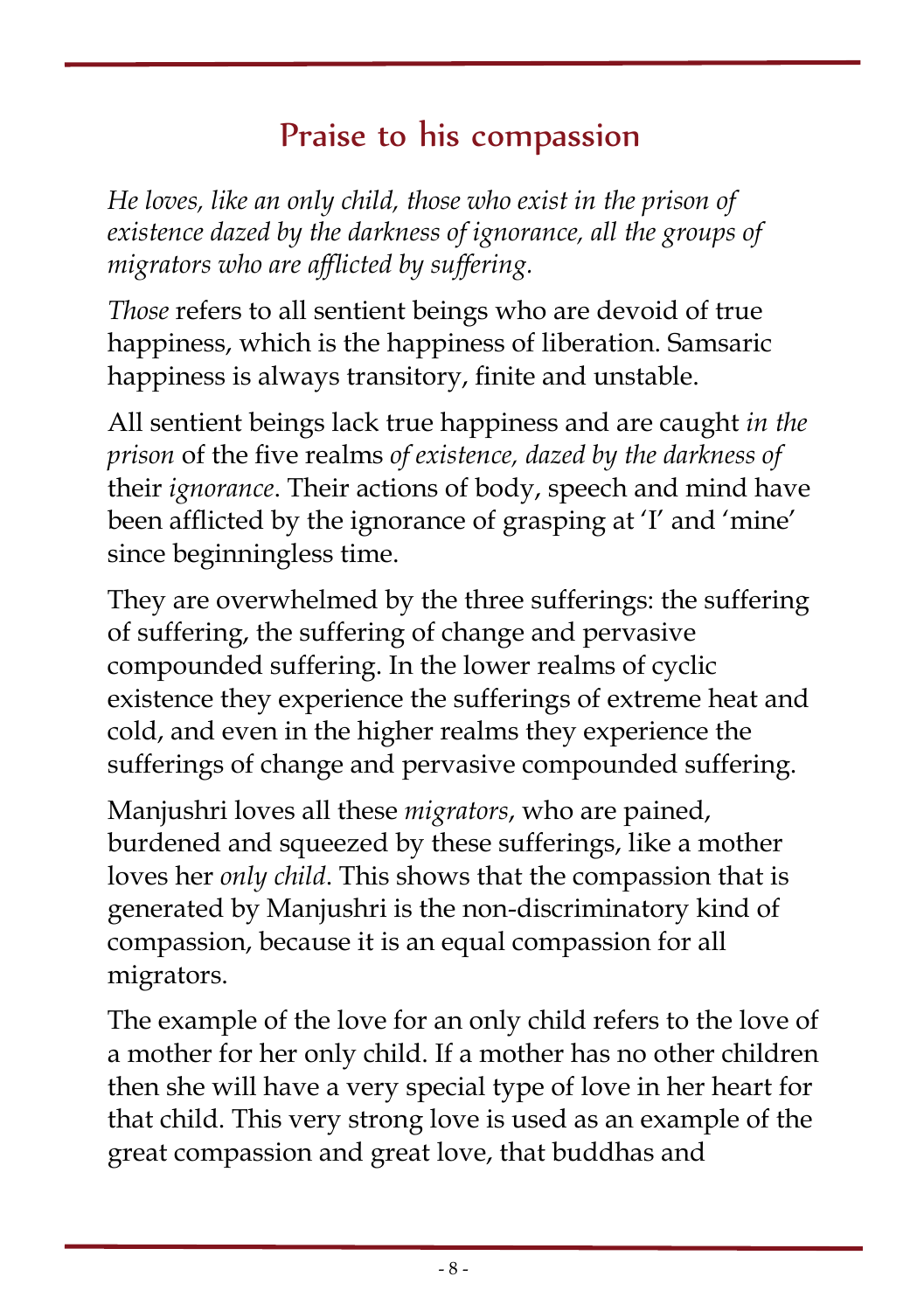bodhisattvas feel for each and every sentient being. It is the type of love and compassion that one needs to generate in one's own practice. If you are interested in that type of practice you generate it gradually, first generating it for one person, then two, three and so forth.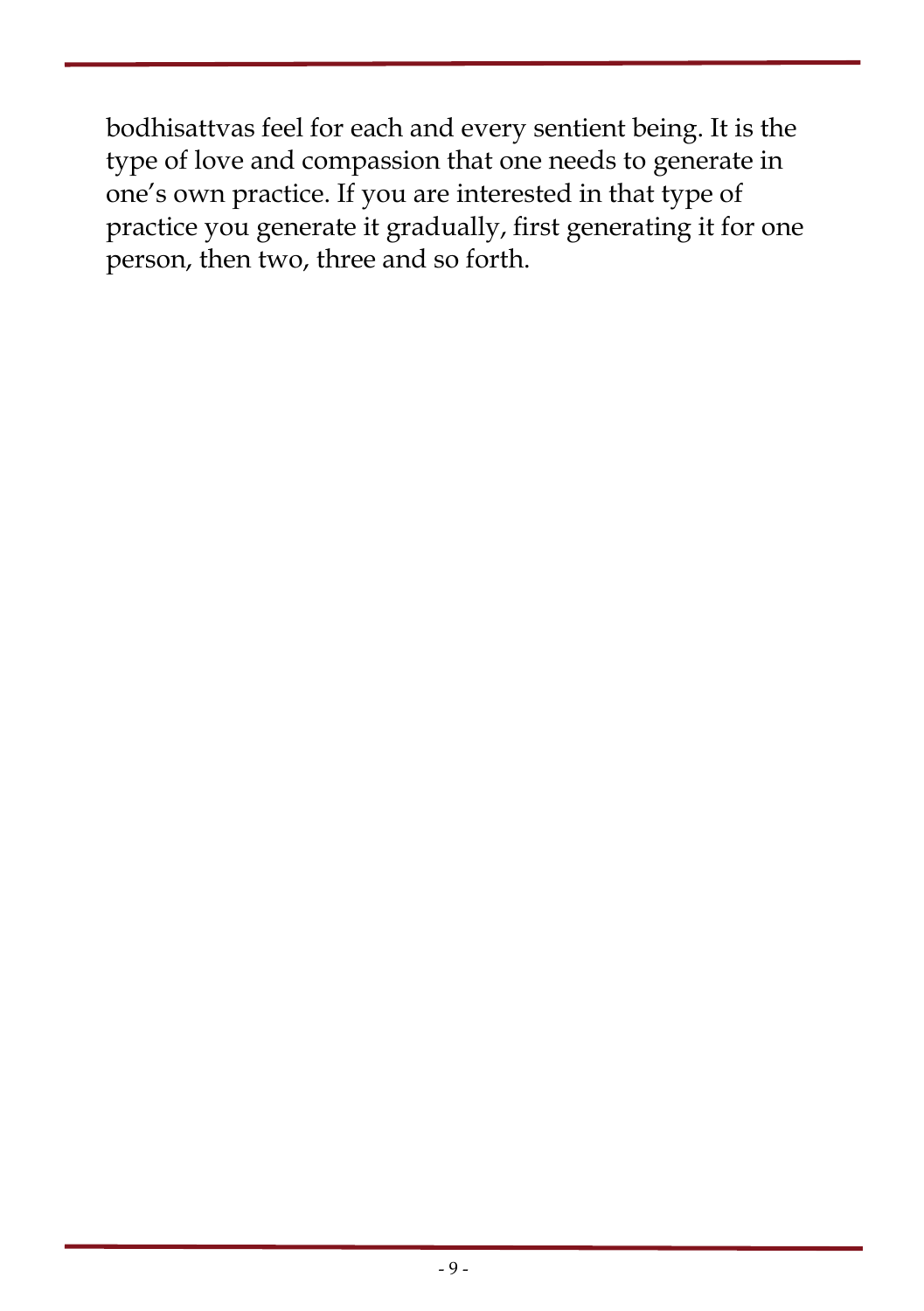# Praise to Manjushri's Enlightened Speech

*His melodious speech, endowed with sixty features, reverberates dragon-like, awakening from the stupor of the afflictions, liberating from the iron chains of karma.* 

Motivated by this great love and compassion Manjushri teaches migrators the different points of the path—what has to be adopted and practised and what has to be abandoned. Even just one word of the enlightened *speech* of Manjushri is *endowed with the sixty features* of enlightened speech. That his speech is motivated by great love and compassion does not mean that there is a preceding motivational thought, because that does not happen with an enlightened being.

Then comes the example of the sound of a *dragon*. This is a poetic description that is used as a synonym for thunder. Even though one is sleeping deeply, thunder can be so strong that it cuts through sleep and wakes one up.

Out of great compassion the thunder of Manjushri's speech explains all the points of the path of what has to be practised and adopted, and what has to be rejected, which is really the only explanation that will help sentient beings to be free from suffering.

This thunder will cause them to arise from the *stupor* of the sleep *of* their *afflictions* and free them from *the iron chains* of their *karma*. Here karma refers to projecting karma, establishing karma, completing karma and so forth. In short, Manjushri's speech frees migrators from the bonds of cyclic existence, which are karma and afflictions.

*He holds the sword that cuts any sprout of suffering and clears the darkness of ignorance.*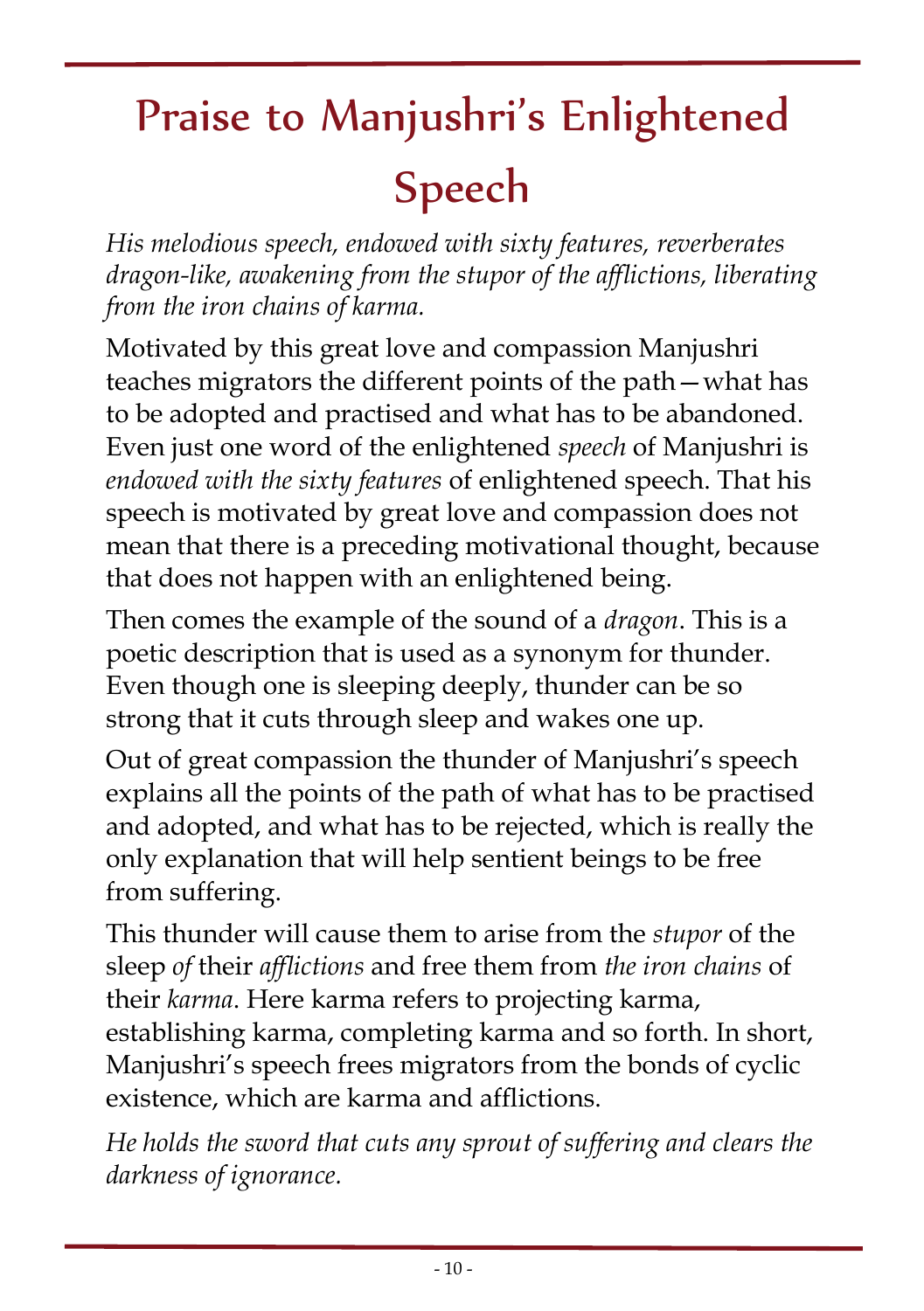## Praise to Manjushri's Enlightened Body

The *sword* symbolises the power to be able to *cut any sprout of suffering* such as the suffering of birth, aging, sickness and death, and to *clear* away *the darkness of ignorance*.

Manjushri has the power to clear away any sprout of the sufferings of aging, sickness and death and so forth. He clears away the darkness of ignorance of grasping at 'I' and 'mine', by teaching sentient beings the different points of the path with his enlightened speech that is endowed with the sixty features, and which is based on his love and compassion. If one practises what one is taught then one will be rid of the grasping at 'I' and 'mine', and through that one will also be rid of all the different sufferings. The sword symbolises that Manjushri has this power to clear away sufferings in this way.

*The body of a foremost child of the Conqueror, pure from the beginning and naturally complete with the qualities of having perfected the ten grounds, beautified with one hundred and twelve ornaments,* 

*Child of the Conqueror* means a bodhisattva. From an interpretive point of view Manjushri manifests as the senior bodhisattva disciple of the Buddha, but from a definitive point of view he is perfectly enlightened. *Pure from the beginning* means having being pure for many eons.

*Naturally complete with the qualities of having perfected the ten grounds* means having a body that is naturally complete with